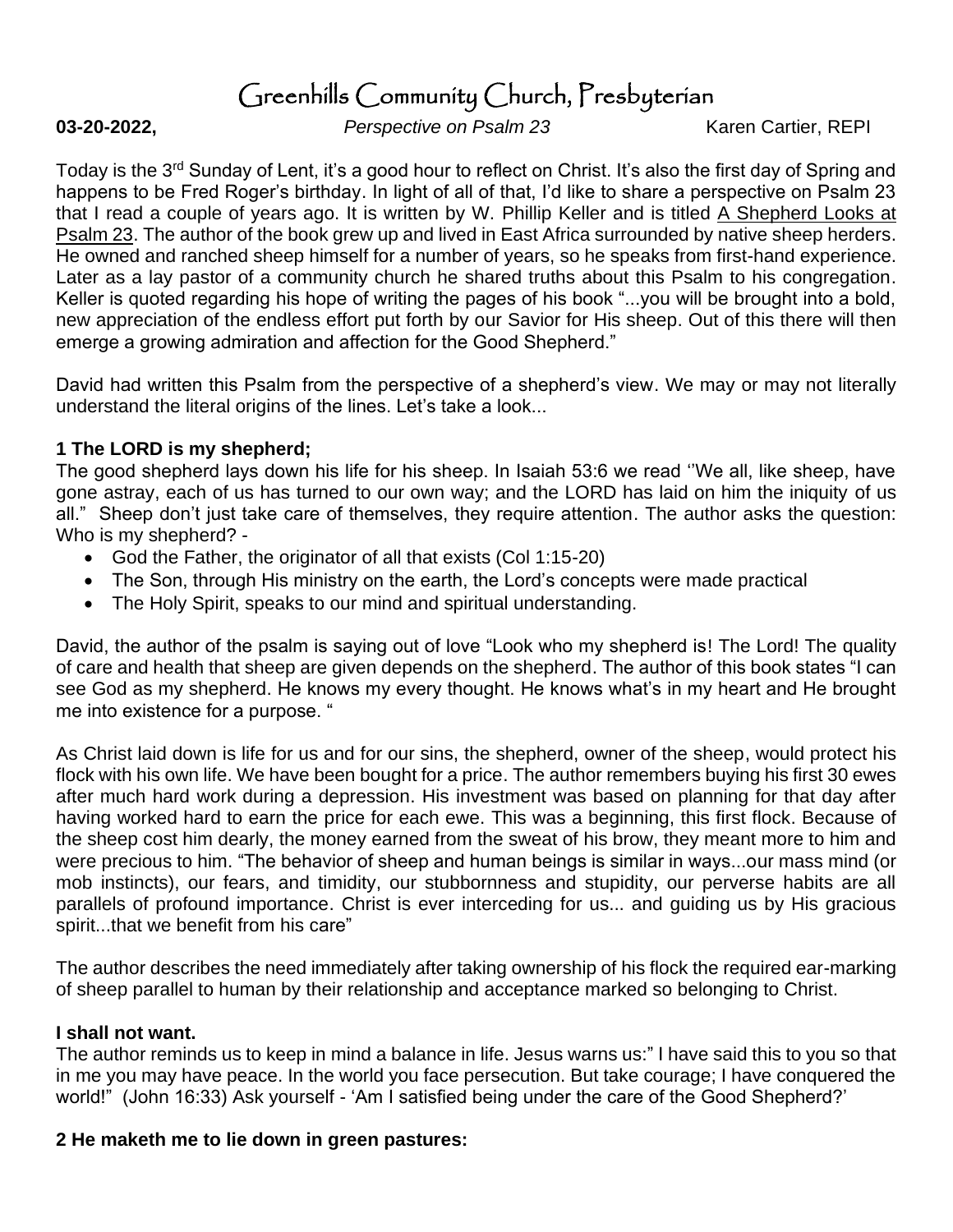The author describes how sheep cannot easily be made to lie down unless a few requirements are met, such as:

- They are free of all fear
- They are free from friction or tension with others in the flock
- They are free from pests around them and can relax
- They are not feeling hungry.

The shepherd can provide relief from these things.

*[Free of Fear]* Sheep are generally so timid that if one becomes startled and runs, others will follow blindly not even knowing why. Sheep have little means for defense. The author learned that nothing reassured and quieted his herd of sheep more than his own presence. As Christians, there is nothing like Christ's presence 'to dispel the fear, panic, the terror of the unknown.' Recall 2 Timothy 1:7 "For the Spirit God gave us does not make us timid, but gives us power, love and self-discipline."

*[Free of tension from others]* The author reminds us: "When my eyes are on my master, they are not on those around me. This is the place of peace." It is good and proper to remind ourselves that in the end it is He who will decide and judge what my status really is. After all, it is His estimation of me that is of consequence.

[Free from pests] Here's another way of looking at this from a human point of view – you can go to the Lord in prayer and tell him "Master, this is really bugging me!! I can't sleep, I can't eat... Please take over!"

[Free from hunger] This last requirement to enable sheep to lie down was that they were not hungry. The words "green pastures" in the line of the psalm itself indicates that those sheep were surrounded by good food. In Palestine, where David wrote this Psalm wasn't known for its green pastures. The land required much work and knowledge to develop rich green forage for sheep...to flow with milk and honey. Sheep could graze on rich grass, then rest quietly in the presence of the shepherd. In contrast, a hungry sheep is constantly ill at ease looking for food and lacking vigor.

#### **he leadeth me beside the still waters.**

The key to where good water can be found lies with the shepherd. If sheep weren't led to good, fresh water they'll drink from dirty, polluted pools and may then become infected with various parasites. In Matthew 5:6, Christ said "Blessed are they who hunger and thirst for righteousness, for the will be satisfied. To "drink" in spiritual terms means 'to take in' or 'to accept.' There are actually multiple ways sheep can take in good fresh water: dew on the grass, deep wells or springs, streams. If the shepherd enables his sheep to graze early in the morning for example, they can get sufficient fresh water from the pure dew on the grass. It is likewise in the quiet early morning hours that those who rise early also during the peaceful time can feast on God's Word and be refreshed for the day.

#### **3 He restoreth my soul:**

The author compares this line to restoring a 'cast down' sheep. Sheep can become so heavy with their wool that if they should lose balance and literally fall over, they are not physically able to get back on their feet by themselves. Once on their backs, they are totally vulnerable to any predators. When a child of God falls, he/she is frustrated and helpless in a spiritual dilemma, maybe thinking that God will be fed up with them and angry with him/her. God has the same compassion for us when we fall – look at Psalm 56:13 "For you have delivered my soul from death, and my feet from falling, so that I may walk before God in the light of life." 1 Corinth chapters 10 – 12 speak about not getting too comfortable, not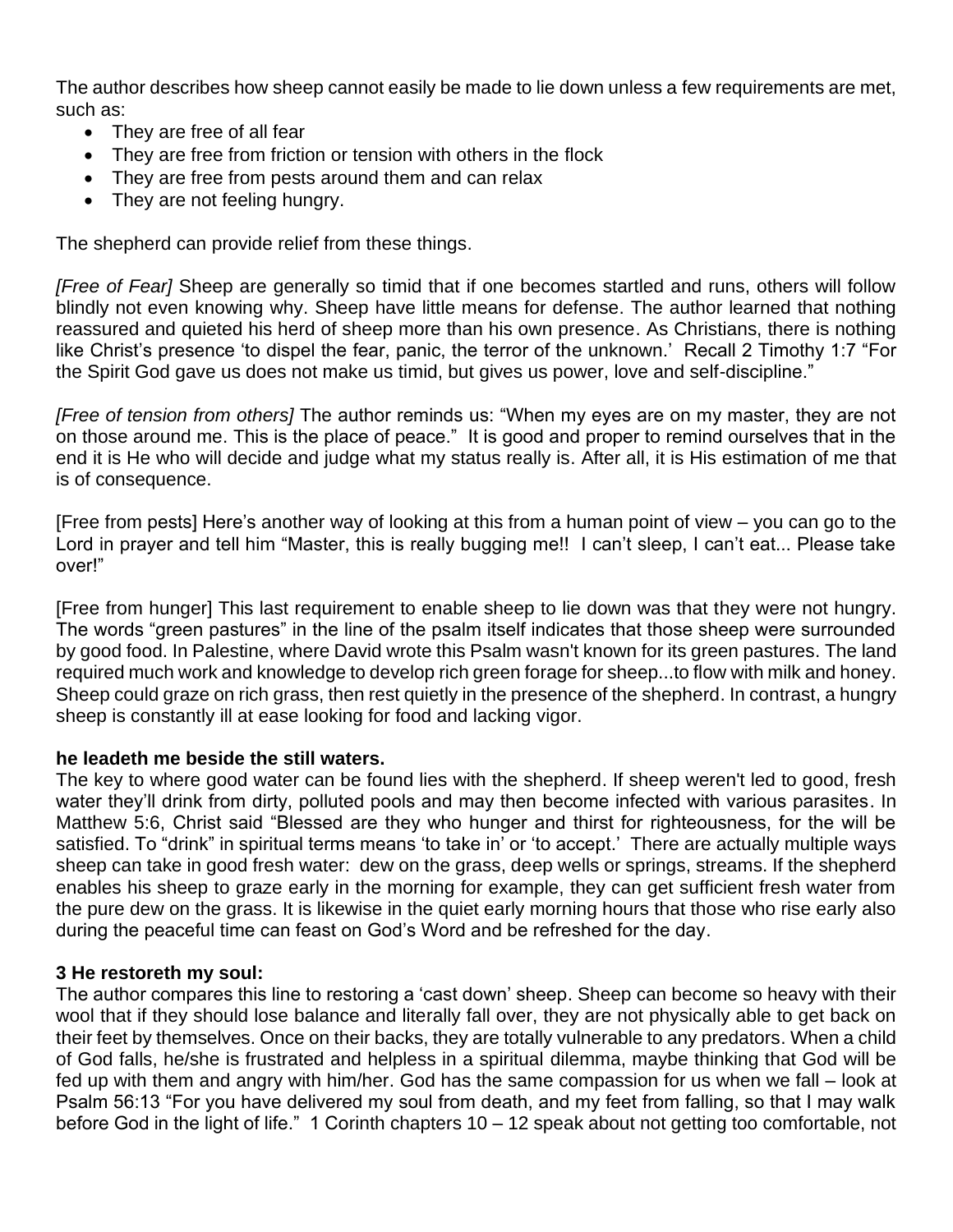to allow yourself to think 'I have it made' as of self-indulgence, the easy way, weighed down with focus on lots of stuff. Compare a sheep weighed down with heavy coat of wool – it doesn't like so much the process of being sheared, but after it is over, what a relief to be free of that weight!

### **he leadeth me in the paths of righteousness for his name's sake.**

The author tells us that no other class of livestock requires more careful handling and more detailed direction than sheep. Sheep left to their own would destroy grasslands as they are creatures of habit and will passively stay in one area and graze. The shepherd will keep them on the move to prevent over-grazing in one area. The trouble with us humans is though, that we don't want to be led. We are stubborn, self-willed, proud, self-sufficient. In Mark 8:34 we read "If any want to become my followers, let them deny themselves and take up their cross and follow me." Instead of doing just what we want to do, we can practice obedience and ask Jesus, 'what would you have me do?'

# **4 Yea, though I walk through the valley of the shadow of death, I will fear no evil: for thou art with me;**

The author describes times every season when the flock must be driven from the higher elevations down through the lower pastures for the winter. During the time before the drive to the home range, the shepherd and flock are alone together. The drive from higher ground to home range requires going through dark valleys – not stopping in them but going through them. Take heart we heart as we know the Holy Spirit is always with us.

# **thy rod and thy staff they comfort me.**

During the hours that the sheepman is in the fields with the flock, he carries a rifle slung over his shoulder and a long, slender staff in his hand, a knapsack with food and first aid type supplies. Primitive shepherds truly carried only a rod and a staff. The long, slender rod served as a weapon for defense. The shepherd became adept at throwing it at predators. It also served to correct any wayward sheep from danger such as throwing it just ahead of them to prevent getting into poisonous weeds, thorny patches that they could get caught in.

Do you recall Moses' rod – Moses was directed to use it to demonstrate the power of God to Pharaoh, then to reassure people of Israel. Living today as we do with confusion in our world we can turn to the Word of God and know it to be God's hand of authority with it, we are kept from confusion amid the chaos, with that, is comfort.

The shepherd's staff represents a tool of kindness and comfort. Often we see images of shepherds leaning on their staff in contemplation and peace. The staff could be used to lift a newborn lamb and guide it towards its mother so that lamb has no other scent on it that could cause it mother to reject it. The staff is also used to catch an adult sheep and draw it closer. Finally, the staff is used to simply guide sheep who wander too far.

# **5 Thou preparest a table before me in the presence of mine enemies:**

There are mesas (the Spanish and African word for tables) that are flat areas of higher elevation where sheep are driven during summer months to graze. In Africa, Table Mountain is one such near Cape Town. Before the drive, the shepherd will carefully survey the high mesa, he will distribute salt and minerals at strategic spots for the benefit of the sheep. The shepherd also plans where his camps will be located as well as the best grazing areas for his sheep. The shepherd will check for poisonous weeds ahead of time to avoid those areas or in some cases pull them out. Also, the watering holes must be cleaned out ahead of time, all in preparation for the herd to be driven there for the summer. The author compares this to the communion table prepared for us.